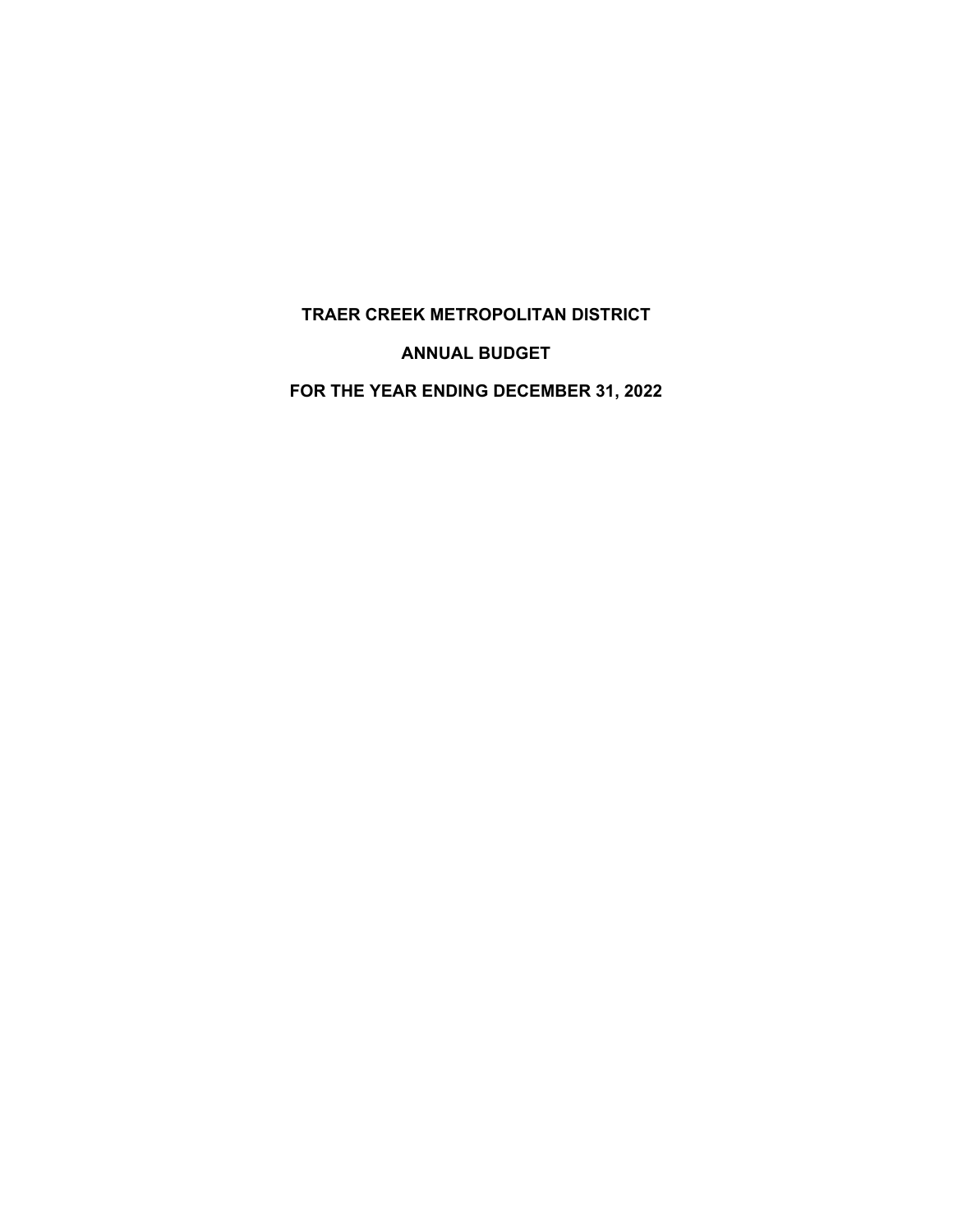#### **TRAER CREEK METROPOLITAN DISTRICT SUMMARY 2022 BUDGET WITH 2020 ACTUAL AND 2021 ESTIMATED For the Years Ended and Ending December 31,**

1/26/22

|                                                           | <b>ACTUAL</b>              | <b>ESTIMATED</b>          | <b>BUDGET</b>                      |
|-----------------------------------------------------------|----------------------------|---------------------------|------------------------------------|
|                                                           | 2020                       | 2021                      | 2022                               |
| <b>BEGINNING FUND BALANCES</b>                            | 7,191,712<br>\$            | \$3,968,864               | 3,848,976<br>S                     |
| <b>REVENUES</b>                                           |                            |                           |                                    |
| Interest income                                           | 27,824                     | 1,830                     | 1,090                              |
| Retail sales fee                                          | 4,647,798                  | 4,494,000                 | 4,600,000                          |
| Other revenue                                             | 3,598                      | 685                       |                                    |
| Transfers from the Village Metro District                 | 3,624,318                  | 1,793,777                 | 4,601,136                          |
| Transfers from the Village Metro District - Bond proceeds | 24,989,878                 |                           |                                    |
| <b>Total revenues</b>                                     | 33,293,416                 | 6,290,292                 | 9,202,226                          |
|                                                           |                            |                           |                                    |
| <b>TRANSFERS IN</b>                                       | 3,122,121                  |                           |                                    |
|                                                           |                            |                           |                                    |
| Total funds available                                     | 43,607,249                 | 10,259,156                | 13,051,202                         |
| <b>EXPENDITURES</b>                                       |                            |                           |                                    |
| <b>General Fund</b>                                       | 400,048                    | 440,000                   | 562,000                            |
| <b>Debt Service Fund</b>                                  | 32,445,416                 | 4,000,180                 | 4,104,000                          |
| <b>Capital Projects Fund</b>                              | 3,652,151                  | 1,964,000                 | 7,559,680                          |
| Special Revenue Fund                                      | 18,649                     | 6,000                     | 20,000                             |
| <b>Total expenditures</b>                                 | 36,516,264                 | 6,410,180                 | 12,245,680                         |
|                                                           |                            |                           |                                    |
| <b>TRANSFERS OUT</b>                                      | 3,122,121                  |                           |                                    |
|                                                           |                            |                           |                                    |
| Total expenditures and transfers out                      |                            |                           |                                    |
| requiring appropriation                                   | 39,638,385                 | 6,410,180                 | 12,245,680                         |
| <b>ENDING FUND BALANCES</b>                               | 3,968,864                  | \$<br>3,848,976           | \$<br>805,522                      |
|                                                           |                            |                           |                                    |
| <b>EMERGENCY RESERVE</b><br><b>DEBT SERVICE RESERVE</b>   | 13,700<br>\$<br>3,000,000  | \$<br>13,600              | \$<br>13,600                       |
| <b>TOTAL RESERVE</b>                                      | 3,013,700<br>$\mathsf{\$}$ | $\overline{\$}$<br>13,600 | $\overline{\mathcal{S}}$<br>13,600 |
|                                                           |                            |                           |                                    |

No assurance provided. See summary of significant assumptions.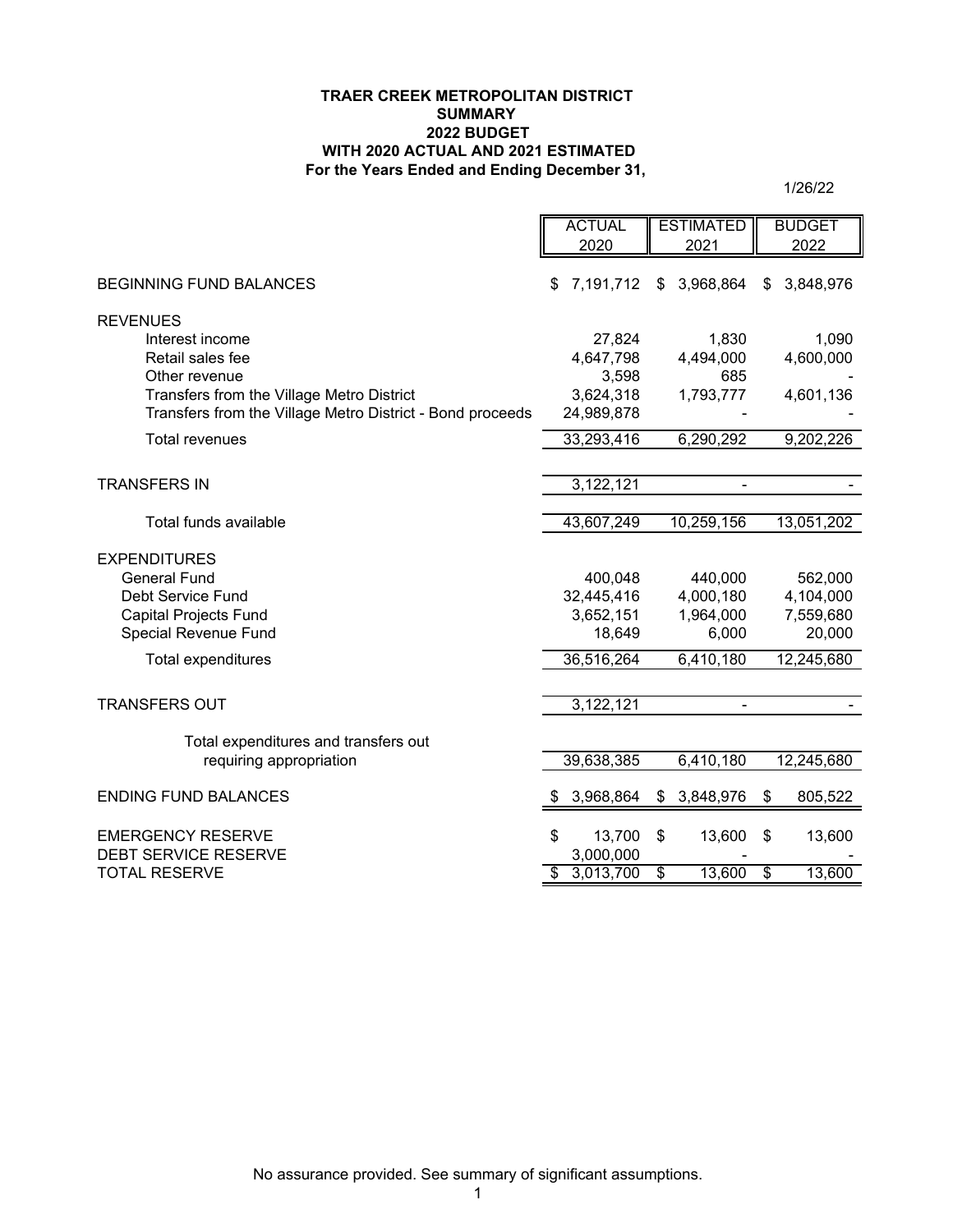## **TRAER CREEK METROPOLITAN DISTRICT PROPERTY TAX SUMMARY INFORMATION 2022 BUDGET WITH 2020 ACTUAL AND 2021 ESTIMATED For the Years Ended and Ending December 31,**

1/26/22

|                                                                             | <b>ACTUAL</b><br>2020 |                | <b>ESTIMATED</b><br>2021 |                  |          | <b>BUDGET</b><br>2022 |
|-----------------------------------------------------------------------------|-----------------------|----------------|--------------------------|------------------|----------|-----------------------|
| <b>ASSESSED VALUATION</b><br>Vacant land<br><b>Certified Assessed Value</b> | \$                    |                | \$<br>\$                 | 61,560<br>61,560 | \$<br>\$ | 61,560<br>61,560      |
| <b>MILL LEVY</b><br>General<br>Total mill levy                              |                       | 0.000<br>0.000 |                          | 0.000<br>0.000   |          | 0.000<br>0.000        |
| PROPERTY TAXES<br><b>Budgeted property taxes</b>                            | \$.                   |                | \$                       |                  | \$       |                       |
| <b>BUDGETED PROPERTY TAXES</b>                                              |                       |                | \$                       |                  | \$       |                       |

No assurance provided. See summary of significant assumptions.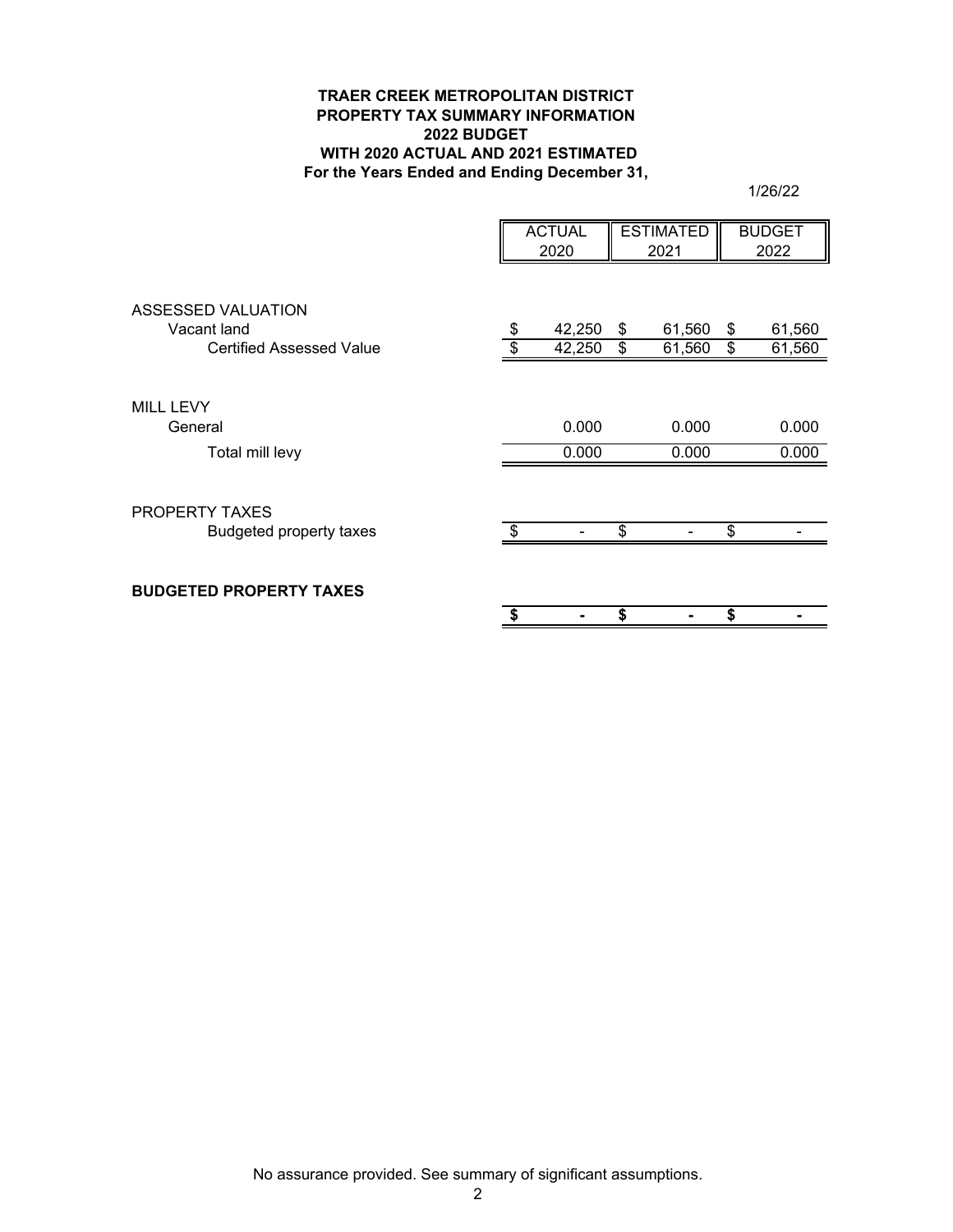## **For the Years Ended and Ending December 31, TRAER CREEK METROPOLITAN DISTRICT GENERAL FUND 2022 BUDGET WITH 2020 ACTUAL AND 2021 ESTIMATED**

1/26/22

|                                                   |                 | <b>ACTUAL</b> |                         | <b>ESTIMATED</b> |                         | <b>BUDGET</b> |  |
|---------------------------------------------------|-----------------|---------------|-------------------------|------------------|-------------------------|---------------|--|
|                                                   |                 | 2020          |                         | 2021             |                         | 2022          |  |
|                                                   |                 |               |                         |                  |                         |               |  |
| <b>BEGINNING FUND BALANCE</b>                     | \$              | 654,650       | \$                      | 708,756          | \$                      | 719,541       |  |
|                                                   |                 |               |                         |                  |                         |               |  |
| <b>REVENUES</b>                                   |                 |               |                         |                  |                         |               |  |
| Interest income                                   |                 | 556           |                         | 100              |                         | 300           |  |
| Other revenue                                     |                 | 3,598         |                         | 685              |                         |               |  |
| Retail sales fee                                  |                 | 450,000       |                         | 450,000          |                         | 450,000       |  |
| <b>Total revenues</b>                             |                 | 454,154       |                         | 450,785          |                         | 450,300       |  |
| Total funds available                             |                 | 1,108,804     |                         | 1,159,541        |                         | 1,169,841     |  |
|                                                   |                 |               |                         |                  |                         |               |  |
| <b>EXPENDITURES</b><br>General and administrative |                 |               |                         |                  |                         |               |  |
| Accounting                                        |                 | 39,651        |                         | 45,000           |                         | 60,000        |  |
| Auditing                                          |                 | 5,800         |                         | 5,800            |                         | 6,000         |  |
| Dues and licenses                                 |                 | 670           |                         | 672              |                         | 1,000         |  |
| Insurance and bonds                               |                 | 27,560        |                         | 23,870           |                         | 40,000        |  |
| District management                               |                 | 43,427        |                         | 30,000           |                         | 40,000        |  |
| Legal services                                    |                 | 26,658        |                         | 30,000           |                         | 50,000        |  |
| Miscellaneous                                     |                 | 786           |                         | 1,858            |                         | 2,000         |  |
| Election expense                                  |                 | 252           |                         |                  |                         | 4,000         |  |
| Transfer to the Village Metropolitan District     |                 | 73,968        |                         | 55,000           |                         | 68,000        |  |
| Operations and maintenance                        |                 |               |                         |                  |                         |               |  |
| Engineering                                       |                 | 100           |                         | 5,000            |                         | 5,000         |  |
| Landscaping                                       |                 | 3,020         |                         | 5,000            |                         | 5,000         |  |
| <b>Tract E Park</b>                               |                 | 13,035        |                         | 19,000           |                         | 38,200        |  |
| Snow removal                                      |                 | 1,348         |                         | 3,000            |                         | 20,000        |  |
| <b>Utilities</b>                                  |                 | 11,311        |                         | 15,000           |                         | 20,000        |  |
| Flagpole maintenance and repairs                  |                 | 4,029         |                         | 8,000            |                         | 10,000        |  |
| Parking garage maintenance                        |                 | 12,788        |                         | 50,000           |                         | 50,000        |  |
| Common area maintenance                           |                 | 123,765       |                         | 131,000          |                         | 131,000       |  |
| Acquisition of Eagle Park Reservoir Stock         |                 | 11,880        |                         | 11,800           |                         | 11,800        |  |
| Total expenditures                                |                 | 400,048       |                         | 440,000          |                         | 562,000       |  |
|                                                   |                 |               |                         |                  |                         |               |  |
| Total expenditures and transfers out              |                 |               |                         |                  |                         |               |  |
| requiring appropriation                           |                 | 400,048       |                         | 440,000          |                         | 562,000       |  |
| <b>ENDING FUND BALANCE</b>                        | \$              | 708,756       | \$                      | 719,541          | \$                      | 607,841       |  |
| <b>EMERGENCY RESERVE</b>                          | \$              | 13,700        | \$                      | 13,600           | \$                      | 13,600        |  |
| <b>TOTAL RESERVE</b>                              | $\overline{\$}$ | 13,700        | $\overline{\mathbf{e}}$ | 13,600           | $\overline{\mathbf{e}}$ | 13,600        |  |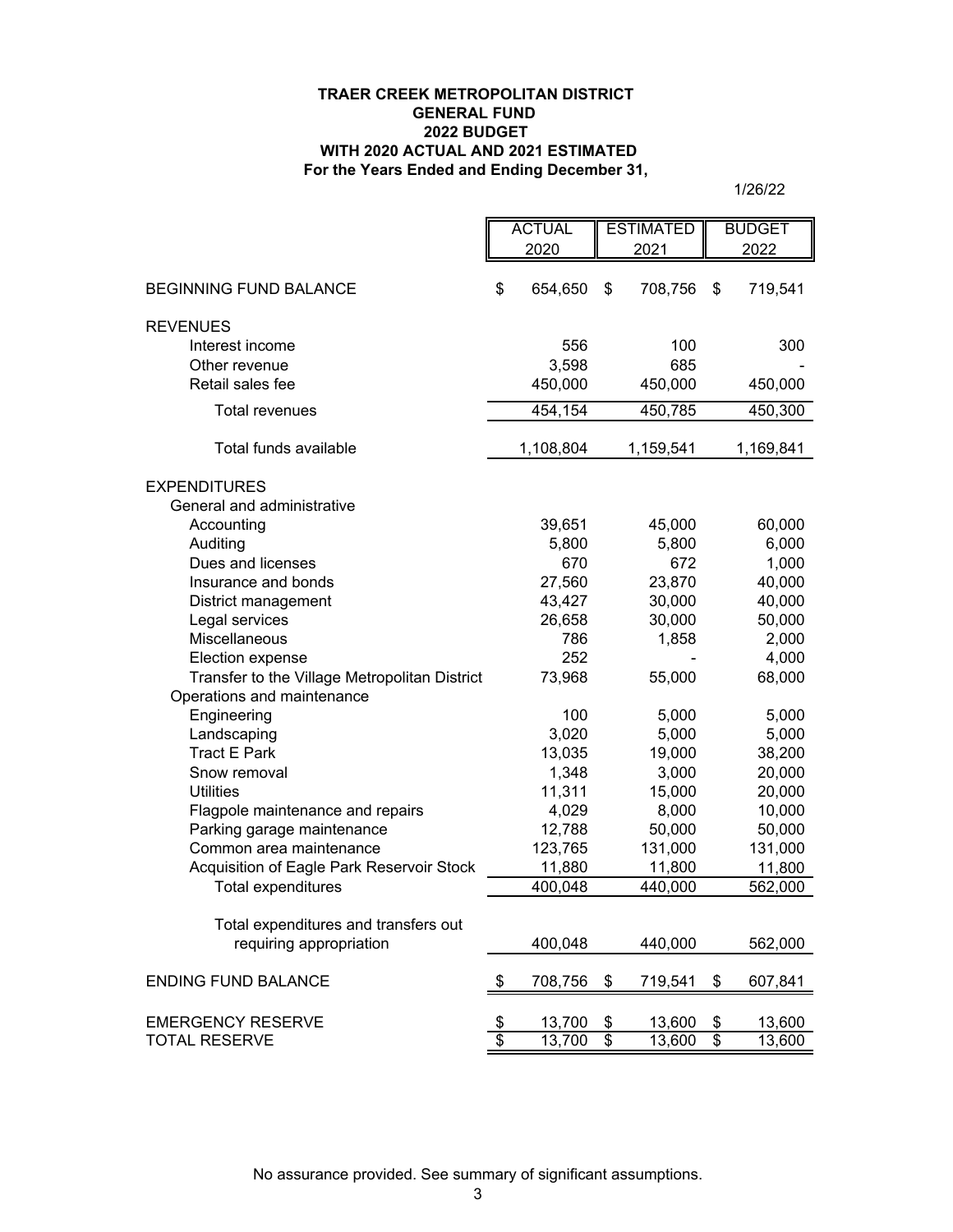#### **TRAER CREEK METROPOLITAN DISTRICT DEBT SERVICE FUND 2022 BUDGET WITH 2020 ACTUAL AND 2021 ESTIMATED For the Years Ended and Ending December 31,**

1/26/22

|                                                           | <b>ACTUAL</b>                | <b>ESTIMATED</b> | <b>BUDGET</b> |
|-----------------------------------------------------------|------------------------------|------------------|---------------|
|                                                           | 2020                         | 2021             | 2022          |
| <b>BEGINNING FUND BALANCE</b>                             | 6,395,211<br>\$              | \$               | \$            |
|                                                           |                              |                  |               |
| <b>REVENUES</b>                                           |                              |                  |               |
| Retail sales fee                                          | 4,155,798                    | 4,000,000        | 4,104,000     |
| Interest income                                           | 26,650                       | 180              |               |
| Transfers from the Village Metro District - Bond proceeds | 24,989,878                   |                  |               |
| <b>Total revenues</b>                                     | 29,172,326                   | 4,000,180        | 4,104,000     |
| Total funds available                                     | 35,567,537                   | 4,000,180        | 4,104,000     |
|                                                           |                              |                  |               |
| <b>EXPENDITURES</b>                                       |                              |                  |               |
| <b>Debt Service</b>                                       |                              |                  |               |
| Bond interest, Series 2014                                | 223,203                      |                  |               |
| Transfer to the Village Metropolitan District - RSF       | 3,888,381                    | 4,000,180        | 4,104,000     |
| Bond principal                                            | 27,397,000<br>6,100          |                  |               |
| Paying agent fees<br>Remarketing fees                     | 20,750                       |                  |               |
| LOC fees                                                  | 909,982                      |                  |               |
| Total expenditures                                        | 32,445,416                   | 4,000,180        | 4,104,000     |
|                                                           |                              |                  |               |
| <b>TRANSFERS OUT</b>                                      |                              |                  |               |
| Transfers to other fund                                   | 3,122,121                    |                  |               |
| Total expenditures and transfers out                      |                              |                  |               |
| requiring appropriation                                   | 35,567,537                   | 4,000,180        | 4,104,000     |
| <b>ENDING FUND BALANCE</b>                                |                              |                  |               |
| <b>DEBT SERVICE RESERVE</b>                               |                              |                  |               |
| <b>TOTAL RESERVE</b>                                      | 3,000,000<br>\$<br>3,000,000 | \$<br>\$         | \$<br>\$      |
|                                                           |                              |                  |               |

No assurance provided. See summary of significant assumptions.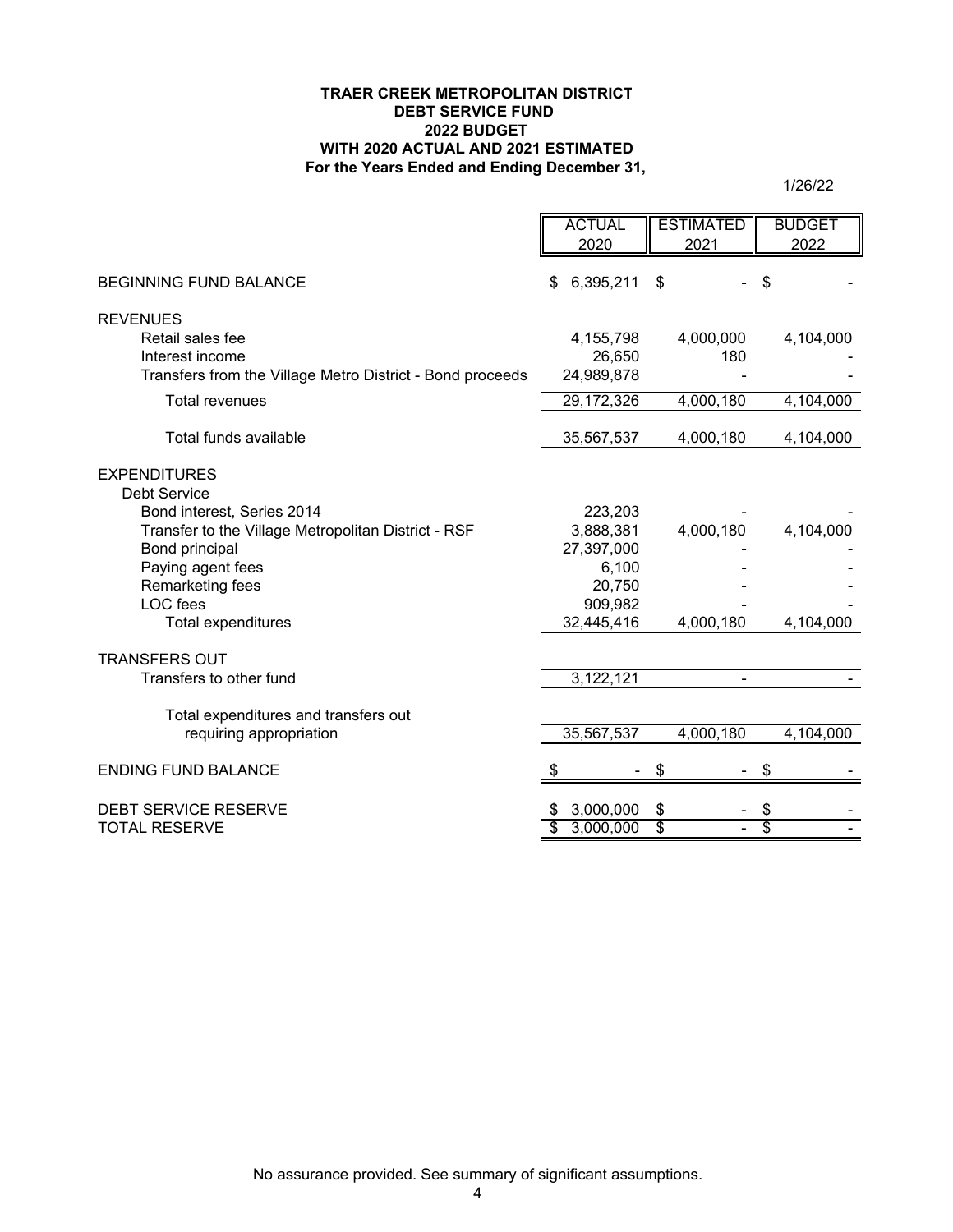## **TRAER CREEK METROPOLITAN DISTRICT CAPITAL PROJECTS FUND 2022 BUDGET WITH 2020 ACTUAL AND 2021 ESTIMATED For the Years Ended and Ending December 31,**

1/26/22

|                                                                 | <b>ACTUAL</b><br>2020 |                    | <b>ESTIMATED</b><br>2021 |                     |     | <b>BUDGET</b><br>2022 |
|-----------------------------------------------------------------|-----------------------|--------------------|--------------------------|---------------------|-----|-----------------------|
| <b>BEGINNING FUND BALANCE</b>                                   | \$                    | 32,579             | \$                       | 3,126,867           | \$. | 2,957,844             |
| <b>REVENUES</b>                                                 |                       |                    |                          |                     |     |                       |
| Interest income<br>Transfers from the Village Metro District    |                       | 3,624,318          |                          | 1,200<br>1,793,777  |     | 700<br>4,601,136      |
| <b>Total revenues</b>                                           |                       | 3,624,318          |                          | 1,794,977           |     | 4,601,836             |
| <b>TRANSFERS IN</b>                                             |                       |                    |                          |                     |     |                       |
| Transfers from other funds                                      |                       | 3,122,121          |                          |                     |     |                       |
| Total funds available                                           |                       | 6,779,018          |                          | 4,921,844           |     | 7,559,680             |
| <b>EXPENDITURES</b>                                             |                       |                    |                          |                     |     |                       |
| Capital Projects                                                |                       |                    |                          |                     |     |                       |
| Repay developer advance<br>Engineering                          |                       | 3,339,089<br>8,168 |                          | 1,793,777<br>20,000 |     | 7,559,680             |
| <b>Streets</b>                                                  |                       | 304,894            |                          | 150,223             |     |                       |
| Total expenditures                                              |                       | 3,652,151          |                          | 1,964,000           |     | 7,559,680             |
|                                                                 |                       |                    |                          |                     |     |                       |
| Total expenditures and transfers out<br>requiring appropriation |                       | 3,652,151          |                          | 1,964,000           |     | 7,559,680             |
| <b>ENDING FUND BALANCE</b>                                      |                       | 3,126,867          | \$                       | 2,957,844           | \$  |                       |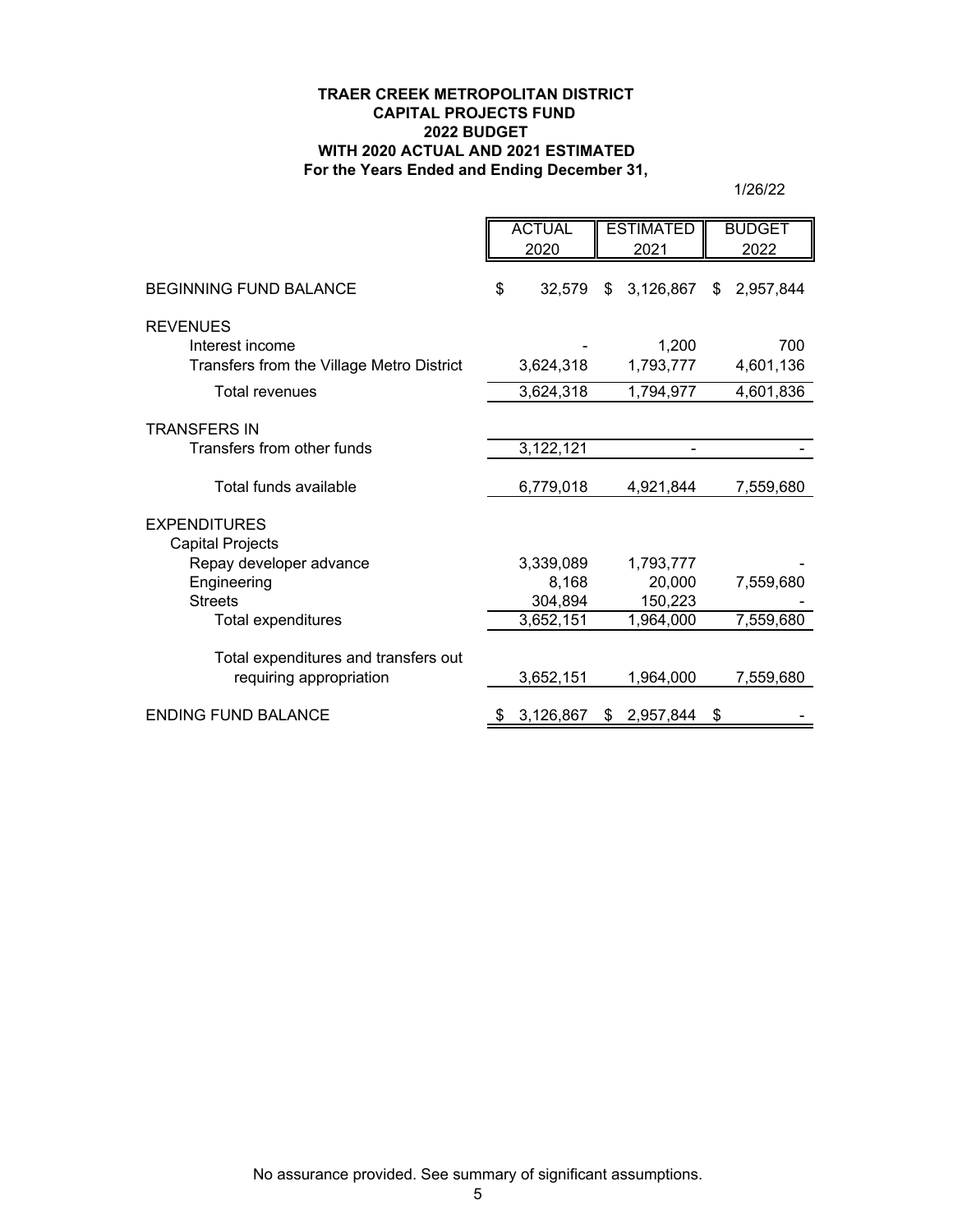## **TRAER CREEK METROPOLITAN DISTRICT SPECIAL REVENUE FUND 2022 BUDGET WITH 2020 ACTUAL AND 2021 ESTIMATED For the Years Ended and Ending December 31,**

1/26/22

|                                                                 | <b>ACTUAL</b><br>2020 |    | <b>ESTIMATED</b><br>2021 |    | <b>BUDGET</b><br>2022 |
|-----------------------------------------------------------------|-----------------------|----|--------------------------|----|-----------------------|
| <b>BEGINNING FUND BALANCE</b>                                   | \$<br>109,272         | \$ | 133,241                  | \$ | 171,591               |
| <b>REVENUES</b>                                                 |                       |    |                          |    |                       |
| Interest income                                                 | 618                   |    | 350                      |    | 90                    |
| Retail sales fee                                                | 42,000                |    | 44,000                   |    | 46,000                |
| <b>Total revenues</b>                                           | 42,618                |    | 44,350                   |    | 46,090                |
| Total funds available                                           | 151,890               |    | 177,591                  |    | 217,681               |
| <b>EXPENDITURES</b>                                             |                       |    |                          |    |                       |
| General and administrative                                      |                       |    |                          |    |                       |
| <b>Accounting - PIC Costs</b>                                   | 7,880                 |    | 6,000                    |    | 10,000                |
| District management                                             |                       |    |                          |    | 1,000                 |
| Legal services                                                  | 10,560                |    |                          |    | 5,000                 |
| <b>Miscellaneous</b>                                            | 209                   |    |                          |    |                       |
| Total expenditures                                              | 18,649                |    | 6,000                    |    | 20,000                |
| Total expenditures and transfers out<br>requiring appropriation | 18,649                |    | 6,000                    |    | 20,000                |
|                                                                 |                       |    |                          |    |                       |
| <b>ENDING FUND BALANCE</b>                                      | \$<br>133,241         | \$ | 171,591                  | \$ | 197,681               |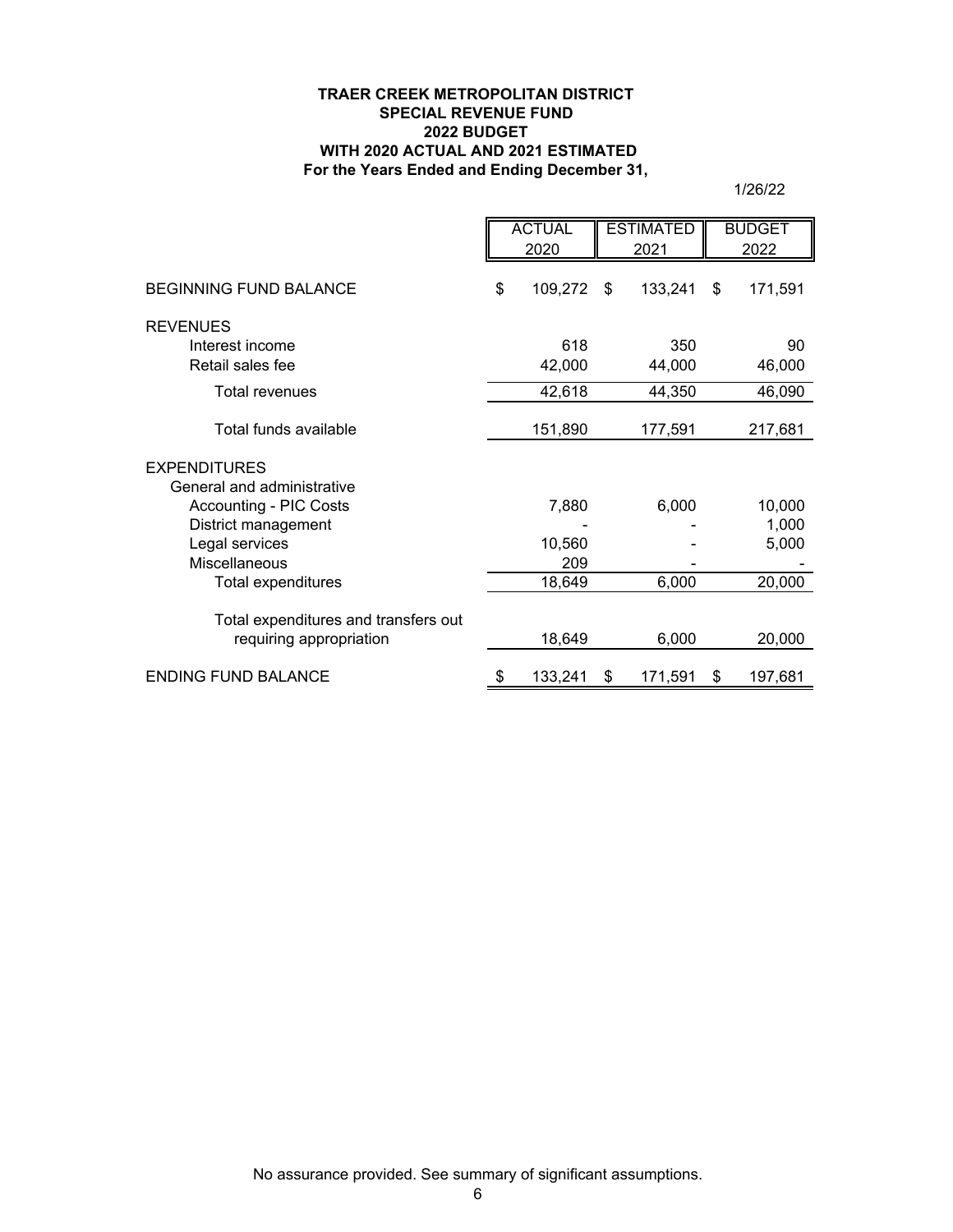## **TRAER CREEK METROPOLITAN DISTRICT 2022 BUDGET SUMMARY OF SIGNIFICANT ASSUMPTIONS**

## **Services Provided**

The District, a quasi-municipal corporation and political subdivision of the State of Colorado, was organized by order and decree of the District Court for the Town of Avon on February 3, 1999, concurrently with The Village Metropolitan District (The Village), and is governed pursuant to provisions of the Colorado Special District Act (Title 32, Article 1, Colorado Revised Statutes). The District operates under a Service Plan approved by the Town on August 25, 1998. The District's service area is located in Eagle County, Colorado entirely within the Town of Avon.

The District was organized to provide financing for the construction of streets and safety control, water systems, sewer systems, parks and recreation facilities, safety protection, fire protection, transportation systems, television relay, mosquito control and the operation and maintenance of the District.

Under the Service Plan, the District is intended to be the Service District related to The Village as the Financing District for the development of the service area, which encompasses the area of both Districts. The District is a party to that certain Annexation and Development Agreement by and among Avon, Traer Creek LLC, EMD Limited Liability Company and the District, as amended (the "Annexation Agreement"). Pursuant to the Annexation Agreement, the District has a variety of financial obligations to Avon which are subject to annual budget and appropriation and subordinate to the District's bonds. A lawsuit was filed against the District by Avon in 2008 and other legal challenges have been raised by Avon which was settled in 2014.

The District now operates under the Consolidated, Amended and Restated Annexation and Development Agreement for the Village (at Avon) which was executed on October 22, 2013 by and among the District, the Village Metropolitan District, the Town of Avon, Avon Urban Renewal Authority ( Limited Party), the Village (at Avon) Mixed-Use Public Improvement Company ( Limited Party), the Village (at Avon) Commercial Public Improvement Company (Limited Party), and with the consent of Developer Affiliates, BNP and Lenders. Traer Creek LLC and EMD Limited Liability Company are Master Developers and are designated and authorized to act on the behalf of all Developer Affiliates.

The budget is in accordance with the TABOR Amendment limitations, which were modified by the voters in elections held on November 3, 1998, and November 7, 2001. Emergency Reserves required under TABOR have been considered in the budget process.

On November 3, 1998, the District's electors authorized the issuance of indebtedness in an amount not to exceed \$205,500,000 for infrastructure improvements at an interest rate not to exceed 18%, \$2,000,000 for payment of intergovernmental agreements and \$14,000,000 for infrastructure costs required by Avon. On November 6, 2001, the District's electors authorized the issuance of indebtedness in an amount not to exceed \$1,289,000,000 for infrastructure improvements and operation and maintenance costs at an interest rate not to exceed 18%, \$158,000,000 for payment of intergovernmental agreements, \$30,000,000 for payment of guaranty agreements with retailers and \$158,000,000 for refunding the District's debt or other obligations.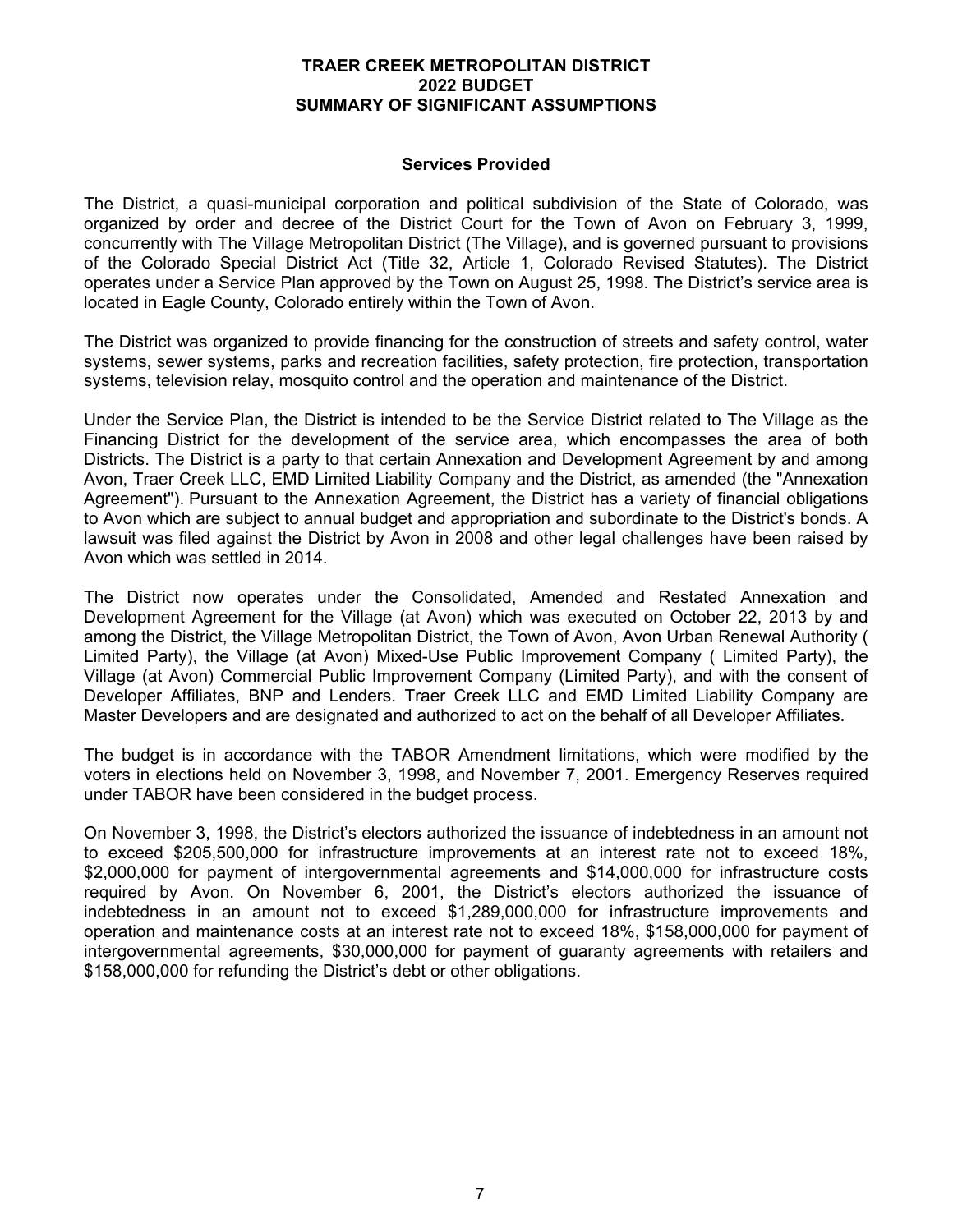## **TRAER CREEK METROPOLITAN DISTRICT 2022 BUDGET SUMMARY OF SIGNIFICANT ASSUMPTIONS**

## **Services Provided - (continued)**

On November 5, 2002, the District's electors authorized the issuance of indebtedness in an amount not to exceed \$1,274,000,000 for infrastructure improvements and operation and maintenance costs at an interest rate not to exceed 18%, \$158,000,000 for payment of intergovernmental agreements and \$158,000,000 for refund the District's debt or other obligations.

Although the District has the authority from its electors to issue the debt described above, the District, collectively with The Village, is restricted under its service plan to a maximum combined debt of \$158,000,000, excluding refunding.

The District has no employees, and all operations and administrative functions are contracted.

The District prepares its budget on the modified accrual basis of accounting in accordance with the requirements of Colorado Revised Statutes C.R.S. 29-1-105 using its best estimates as of the date of the budget hearing. These estimates are based on expected conditions and its expected course of actions. The assumptions disclosed herein are those that the District believes are significant to the budget. There will usually be differences between the budget and actual results, because events and circumstances frequently do not occur as expected, and those differences may be material.

#### **Revenues**

#### **Net Investment Income**

Interest earned on the District's available funds has been estimated based on an average interest rate of approximately 0.05%.

## **Retail Sales Fee**

.

Retail sales fees will be the primary source of revenue for the District. The Public Improvement Corporation (PIC) charges a 4.0% sales fee on all taxable sales. Pursuant to an IGA entered into by the District with a related PIC, the PIC will oversee the function of sales fee collection for the District. The District anticipates collecting \$4,600,000 in retail sales fees during 2022.

## **Expenditures**

## **General and Administrative Expenses**

General and administrative expenditures include the estimated services necessary to maintain the District's administrative viability such as legal, management, accounting, insurance, banking, landscape maintenance and snow removal.